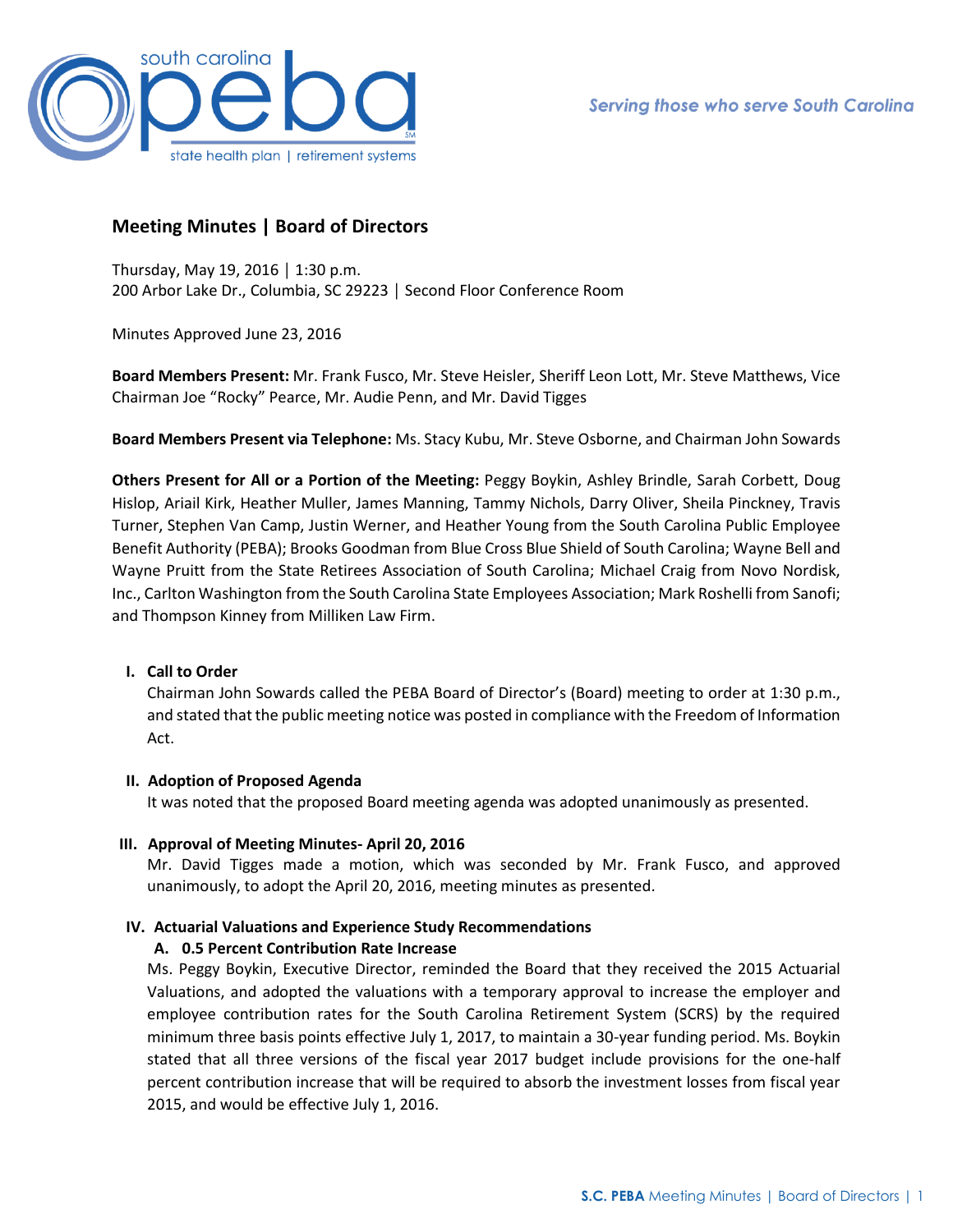Ms. Boykin reported that the Retirement Policy Committee recommends that the full Board adopt the recommendation to increase employee and employer contribution rates by one-half percent for both SCRS, and the Police Officer's Retirement System (PORS), effective July 1, 2016.

Ms. Boykin stated that the State Fiscal Accountability Authority (SFAA), will consider the one-half percent contribution increase for approval at their June 7, 2016, meeting.

Mr. Steve Heisler made a motion to accept the Retirement Committee's recommendation to increase employee and employer contribution rates by one-half percent for both SCRS and PORS, effective July 1, 2016. Chairman Sowards reminded the Board that the motion presented is a Committee motion and does not require a second. The motion passed unanimously.

## **B. Experience Study Recommendations**

Ms. Boykin stated that Mr. Joseph Newton and Mr. Danny White from Gabriel Roeder Smith & Company (GRS), previously presented the 2016 Experience Study to the Retirement Committee as information, and the Board delayed taking action on the recommended assumptions until the General Assembly addressed the rate of return. Ms. Boykin advised that SFAA has asked the Board to deliver the recommendations for consideration and approval at their June 7, 2016, meeting.

Ms. Boykin reported that the Retirement Policy Committee recommends that the full Board adopt the Experience Study assumption recommendations (with the exception of the actuarial rate of return), and to send the recommendation to SFAA for approval. Ms. Boykin advised the Board that if the General Assembly fails to adopt the recommendation to lower the rate of return from 7.50 percent to 7.25 percent, the Board may have to take further actions to address the disparity between the actuarial value of assets and the market value of assets, and how that interrelates to the rate of return.

Chairman Sowards reminded the Board that the motion presented is a Committee motion and does not require a second. The motion passed unanimously.

#### **V. Committee Reports**

#### **A. Health Care Policy Committee**

Mr. Rocky Pearce reported that the Health Care Policy Committee met earlier in the day, and received updated materials related to key measures that the Committee is monitoring to determine if the goals for the State Health Plan (SHP) are being accomplished.

Mr. Pearce stated that the Committee also received a progress report on each of the PEBA Board Strategic Plan-Staff Action Plans related to the Health Care Policy Committee, and confirmed that staff anticipates meeting the 2016 target completion dates.

Mr. Pearce stated that the Committee received a brief overview of the Other Post-Employment Benefits (OPEB) Trust Fund, and a full OPEB Trust Fund review will be provided at the Board retreat.

Mr. Pearce advised that the Committee received a presentation from Blue Cross Blue Shield of South Carolina (BSBSSC), concerning State Health Plan expenses related to diabetes, and various programs in place to address diabetes. Mr. Pearce added that diabetes is extremely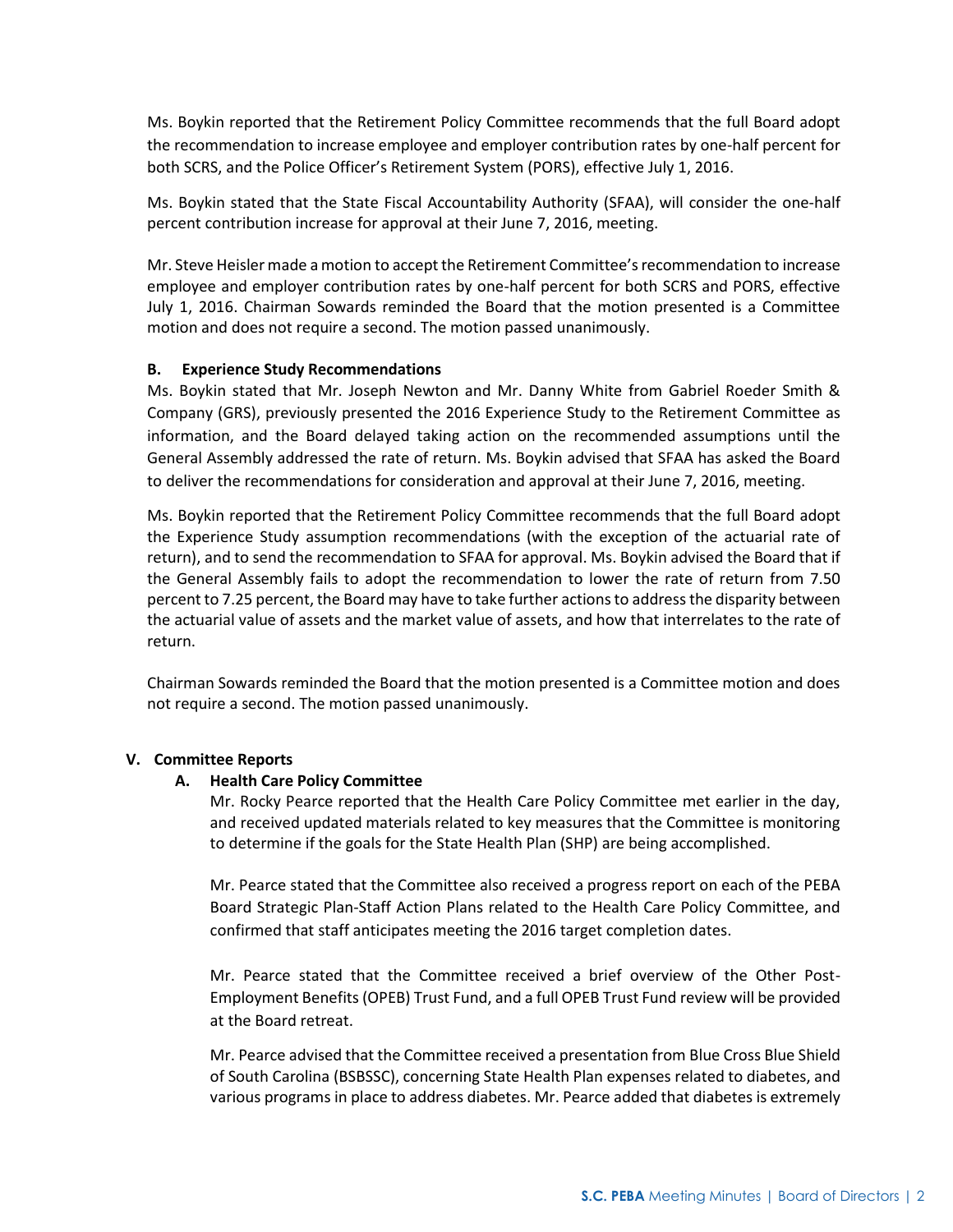prevalent in the United States and in South Carolina, and BCBSSC has programs in place to better educate members on how to prevent and treat diabetes to improve health outcomes.

Mr. Pearce stated that the Committee will also review additional medical cost drivers, including musculoskeletal and obesity in the upcoming months.

### **B. Retirement Policy Committee**

Mr. Tigges stated that the Retirement Policy Committee met on May 18, 2016, and held lengthy discussions related to the recommended 0.5 percent employee and employer contribution increase for SCRS and PORS, and the experience study recommendations. Mr. Tigges reported that the Committee received actuarial projected employer and employee contribution rates for SCRS and PORS, and will continue to discuss contribution rates and the Defined Benefit Plan in future meetings.

Ms. Boykin confirmed that as of May 13, 2016, the fiscal year-to-date investment return was -3.12 percent.

Mr. Tigges stated that Mr. Paul Staples with Summit Strategies Group (Summit), provided a first quarter update in regards to the Deferred Compensation Program and the Optional Retirement Program (ORP).

## **C. Finance, Administration, Audit and Compliance (FAAC) Committee**

Mr. Steve Matthews noted that the FAAC Committee met on May 18, 2016, and discussed several modifications to the PEBA Board of Directors Bylaws related to the Committee assignment process. Mr. Matthews explained that the revisions would adjust the appointment of Committee members to occur during the month of July. The Chairman of the Board will continue to be a member of each standing committee, and will continue to make the appointments that expire on June 30th of each year, or until a successor is appointed.

Mr. Matthews asked the Board's opinion if it would be beneficial for Committee members to serve two-year terms that would coincide with the two-year terms for Board members, rather than the current annual appointment. After discussion, there was consensus from the Board for Committee members to serve two-year terms as suggested. Mr. Matthews stated that the FAAC Committee will approve the revision, and present the revised PEBA Board of Directors Bylaws to the Board for approval at the next meeting.

#### **VI. Old Business**

#### **A. Director's Report**

Ms. Boykin reported that both the House and Senate versions of the budget fully funds the State Health Plan, so there will not be a cost share increase for employees, and all versions of the budget have provisions for a one-half percent increase in employee and employer contribution rates for SCRS and PORS.

Ms. Boykin stated that the Board retreat was tentatively scheduled for June 23, 2016, but due to scheduling conflicts, the current proposed retreat date is June 22, 2016. Ms. Boykin